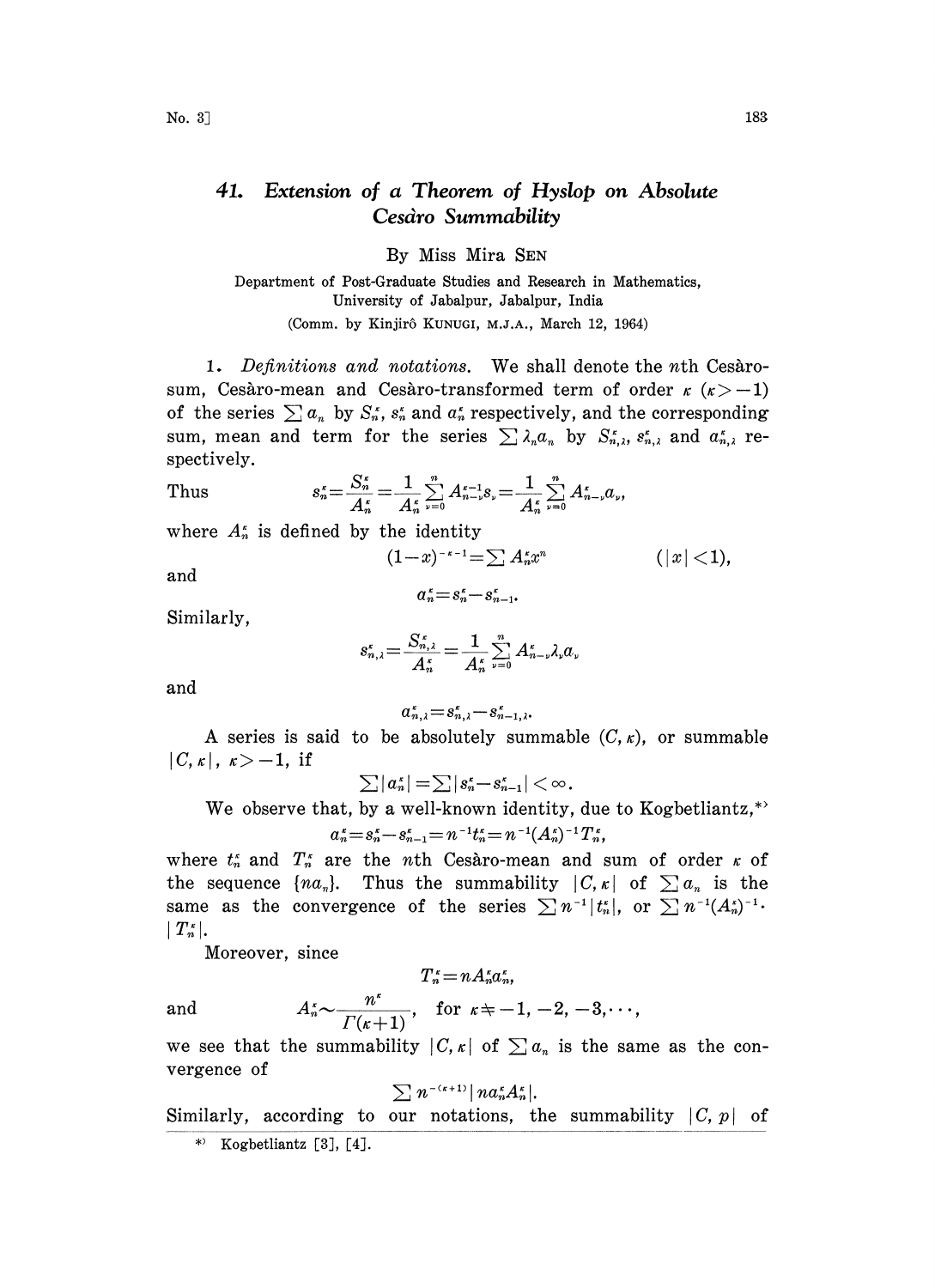$\sum \lambda_n a_n$  is the same as the convergence of the series

$$
\textstyle\sum n^{-(p+1)}|\, n A_n^p a_{n,\lambda}^p|.
$$

We shall remember this for the analysis of the proof of our theorems. We use the notations:

$$
\Delta \varphi_n = \Delta^1 \varphi_n = \varphi_n - \varphi_{n+1}
$$

$$
\Delta \varphi_n = \Delta^1 \varphi_n = \varphi_n - \varphi_{n+1},
$$
  
\n
$$
\Delta^{p+1} \varphi_n = \Delta(\Delta^p \varphi_n) = \Delta^p \varphi_n - \Delta^p \varphi_{n+1}, \quad \text{for } p = 1, 2, 3, \cdots.
$$

We use the identity, for positive integral  $q$ ,

$$
\Delta^q \lambda_n = \lambda_n - {q \choose 1} \lambda_{n+1} + {q \choose 2} \lambda_{n+2} - \cdots + (-1)^q \lambda_{n+q}
$$

2. Introduction. By definition, the summability  $|C, \kappa|, (\kappa > -1)$ , of  $\sum a_n$  is, of course, the same thing as the absolute convergence of the  $(C, \kappa)$ -transformed series  $\sum a_n^{\kappa}$ . The question naturally arises if there is a similar connection between the summability  $|C,\kappa|$  of  $\sum \lambda_n a_n$  and the absolute convergence of  $\sum \lambda_n a_n^*$ . An answer has been given to this question by Hyslop in the case in which  $\lambda_n = n^{\rho}$ ,  $0 < \rho < 1$ , in the form of the following theorem.

Theorem A.\* If  $0 < \rho < 1$ , the necessary and sufficient condition that the series  $\sum n^{\rho} a_n$  should be summable  $|C, p|$ , where p is a positive integer, is that the series  $\sum n^{\rho} a_n^{\rho}$  is absolutely convergent.

In the present paper, we treat the general case, and obtain an extended form of Theorem A, in the form of two theorems, corresponding respectively to the sufficiency and necessity parts of Hyslop's Theorem A.

S.1. We establish the following theorems.

**THEOREM 1.** If  $\lambda_n$  is positive, monotonic increasing, tending to infinity with n, and  $\Delta^q \lambda_n = O(n^{-q} \lambda_n)$ , as  $n \to \infty$ , for  $q=1, 2, 3, \dots, p$ , then the absolute convergence of  $\sum \lambda_n a_n^p$  is the sufficient condition for the summability  $|C, p|$  of  $\sum_{n} \lambda_n a_n$ , where p is a positive integer.

THEOREM 2. If  $\lambda_n$  is positive, monotonic increasing, tending<br>infinity with n, and satisfies the conditions:<br>(i)  $\Delta^q(\lambda_n^{-1}) = O(n^{-q}\lambda_n^{-1}),$  as  $n \to \infty$  for  $q = 1, 2, \dots, p$ ; infinity with n, and satisfies the conditions:

(i) 
$$
\Delta^q(\lambda_n^{-1})=O(n^{-q}\lambda_n^{-1}), \text{ as } n\to\infty \text{ for } q=1, 2, \cdots, p;
$$

(ii) 
$$
\sum_{\kappa}^{\infty} n^{-1-\delta} \lambda_{\kappa} = O(\kappa^{-\delta} \lambda_{\kappa}), \quad \text{as } \kappa \to \infty
$$

then the absolute convergence of  $\sum \lambda_n a_n^p$  is a necessary condition for the summability  $|C, p|$  of  $\sum_{n} \lambda_n a_n$  where p is a positive integer.

5.2. We shall require the following lemmas:

Lemma 1.\*\* For  $\kappa > 0$ , and  $|x| < 1$ ,

$$
\sum_{n=1}^{\infty} n A_n^{\kappa} a_n^{\kappa} x^n = (1-x)^{-\kappa} \sum_{n=0}^{\infty} n a_n x^n,
$$

assuming  $\sum_{n=0}^{\infty} n a_n x^n$  to be convergent for  $|x| < 1$ .

<sup>\*&</sup>gt; Hyslop  $[2]$ .

<sup>\*\*&</sup>lt;sup>)</sup> Kogbetliantz [3].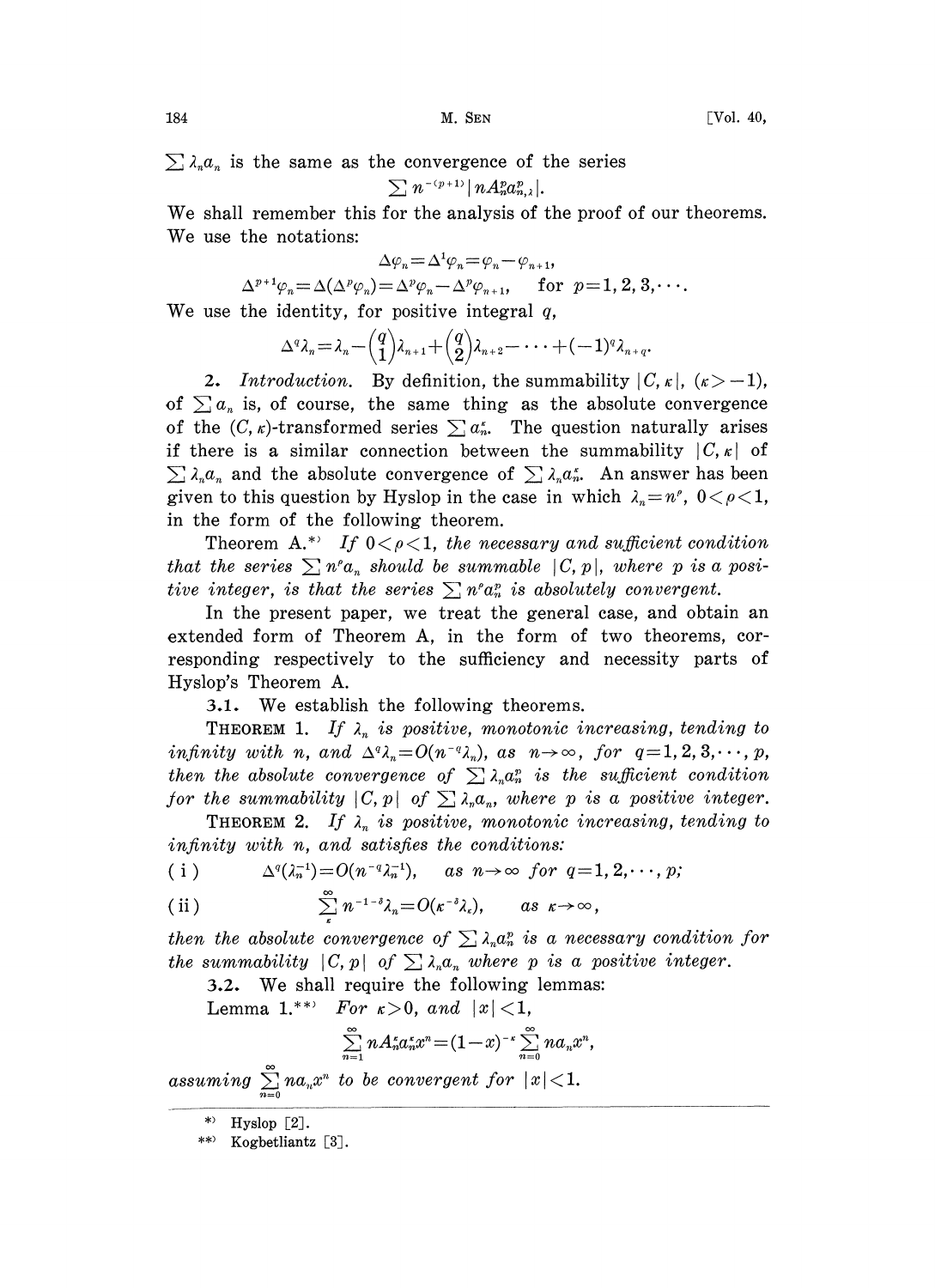No. 3] Extension of Theorem of Hyslop on Absolute Cesàro Summability 185

Lemma  $2.*$  If r is any real number and p a positive integer, then

$$
\sum_{\nu=\mu}^m \lambda_\nu A_{n-\nu}^r A_{\nu-\mu}^{-(p+1)} = \sum_{q=0}^p \binom{p}{q} A_{n-\mu-q}^{r+q-p} \Delta^q \lambda_\mu.
$$
  
**4.1.** Proof of Theorem 1. By Lemma 1, for  $|x| < 1$ ,  

$$
\sum_{n=1}^\infty n A_n^p a_{n,\lambda}^p x^n = (1-x)^{-p} \sum_{n=0}^\infty n \lambda_n a_n x^n
$$

$$
= \left(\sum_{n=0}^\infty A_n^{p-1} x^n\right) \left(\sum_{n=0}^\infty n \lambda_n a_n x^n\right).
$$

Therefore, on comparing the coefficients of  $x<sup>n</sup>$ , which are justified by the absolute convergence of all the series concerned,

$$
\begin{array}{ll} n A_n^p a_{n,\lambda}^p = \sum\limits_{\nu = 1}^n A_{n-\nu}^{p-1} \lambda_\nu (\nu a_\nu) \\ \hskip 3.5cm = \sum\limits_{\nu = 1}^n A_{n-\nu}^{p-1} \lambda_\nu \sum\limits_{\mu = 1}^{\nu} A_{\nu-\mu}^{-(p+1)} \mu A_{\mu}^p a_{\mu}^p. \\ \hskip 3.5cm = \Bigl( \sum\limits_{\mu = 1}^{n-p} + \sum\limits_{\mu = n-p+1}^{n} \Bigr) \mu A_{\mu}^p a_{\mu}^p \sum\limits_{\nu = \mu}^n \lambda_\nu A_{n-\nu}^{p-1} A_{\nu-\mu}^{-(p+1)} \\ \hskip 3.5cm = E_1 + E_2, \quad \text{say}. \\ \hskip 3.5cm \sum n^{-(p+1)} \, |E_2| \leq K \sum\limits_{n} n^{-(p+1)} n A_n^p \, |a_n^p| \, \lambda_n \\ \hskip 3.5cm \leq K \sum\limits_{n} |a_n^p| \, \lambda_n \\ \hskip 3.5cm \leq K < \infty \, . \end{array}
$$

We proceed to show that

$$
\sum n^{-(p+1)}|E_1|<\infty.
$$

By Lemma 2,

$$
E_1 = \sum_{\mu=1}^{n-p} \mu A_\mu^p a_\mu^p \sum_{\nu=\mu}^n \lambda_\nu A_{n-\nu}^{p-1} A_{\nu-\mu}^{-(p+1)}
$$
  
= 
$$
\sum_{q=0}^p \binom{p}{q} F_q,
$$

where

where  $F_q = \sum_{\mu=1}^{n-p} \mu A_{\mu}^p a_{\mu}^p A_{n-\mu-q}^{q-1} \Delta^q \lambda_{\mu}$   $(q=1, 2, \dots, p).$ <br>When  $q=0$ ,  $F_q=0$ , since  $A_{n-\mu}^{-1}=0$ .

 $\vert n-p$ Now

Now 
$$
\sum_{n} n^{-(p+1)} |F_q| \leq K \sum_{n} n^{-(p+1)} \left| \sum_{\mu=1}^{n-p} \mu A_{\mu}^p a_{\mu}^p A_{n-\mu-q}^{q-1} \Delta^q \lambda_{\mu} \right|.
$$

Now, by hypothesis, we have

$$
\begin{aligned} \left|\sum_{n}n^{-(p+1)}\right|F_{q}\right| \leq & K\sum_{n}n^{-(p+1)}\sum_{\mu=1}^{n-p}\mu^{p+1}\big|a_{\mu}^{p}\big|A_{n-\mu-q}^{q-1}\mu^{-q}\lambda_{\mu} \\ \leq & K\sum_{n=p+1}^{\infty}n^{-(p+1)}\sum_{\mu=1}^{n-p}\mu^{p-q+1}\lambda_{\mu}\big|a_{\mu}^{p}\big|(n-\mu-q+1)^{q-1} \\ = & K\sum_{\mu=1}^{\infty}\mu^{p-q+1}\lambda_{\mu}\big|a_{\mu}^{p}\big|\sum_{n=\mu+p}^{\infty}n^{-(p+1)}(n-\mu-q+1)^{q-1} \\ \leq & K\sum_{\mu=1}^{\infty}\mu^{p-q+1}\lambda_{\mu}\big|a_{\mu}^{p}\big|\sum_{n=\mu+p}^{\infty}n^{-p+q-2} \end{aligned}
$$

\*) Andersen [1]; Hyslop [2].

<sup>\*\*)</sup> Here, as elsewhere, K denotes an absolute constant, not necessarily the same at each occurrence.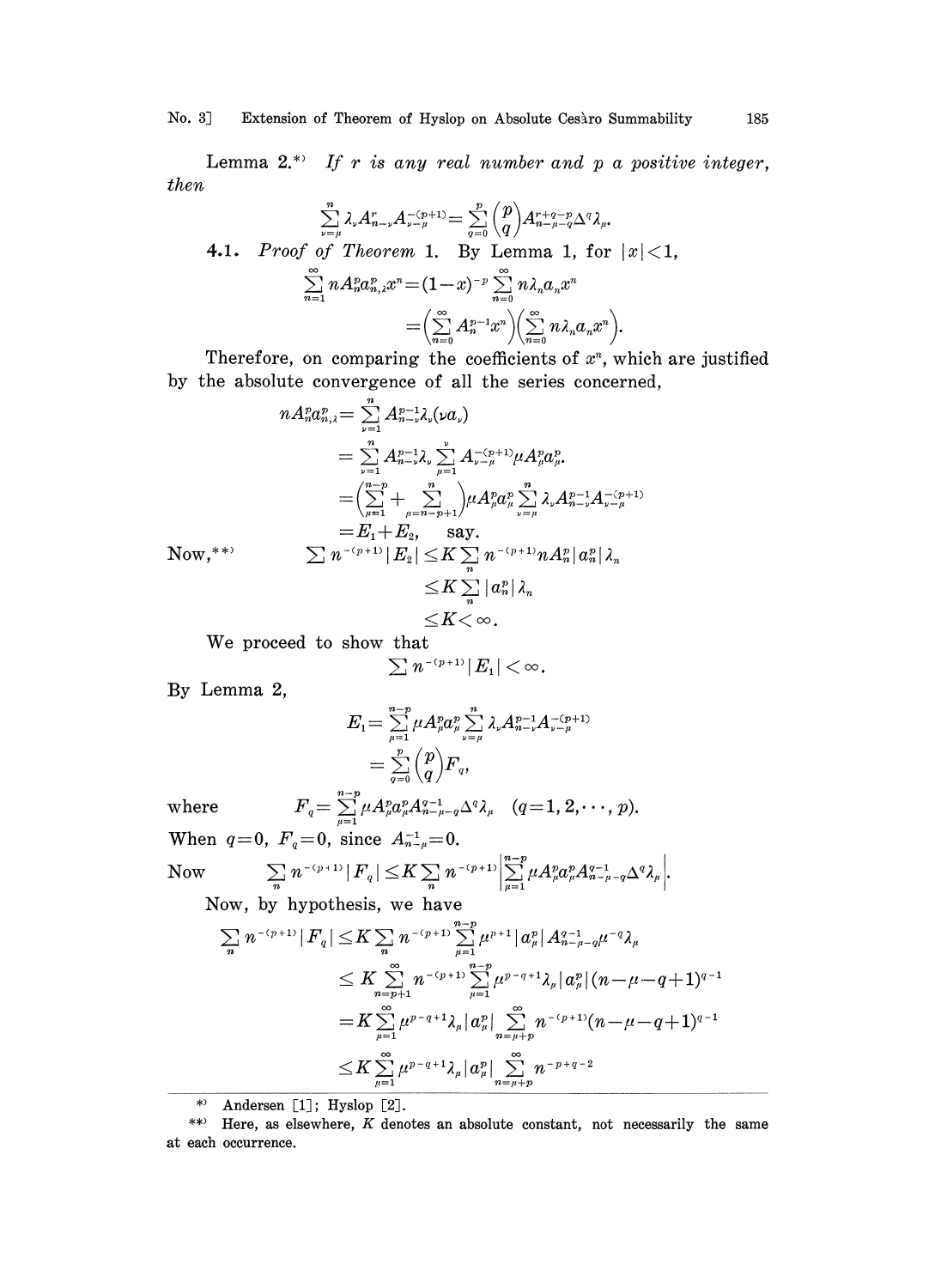M. SEN

$$
\leq K \sum_{\mu=1}^{\infty} \mu^{p-q+1} \lambda_{\mu} |\alpha_{\mu}^{p} | \mu^{-p+q-1}
$$
  
=  $K \sum_{\mu=1}^{\infty} \lambda_{\mu} |\alpha_{\mu}^{p}|$   
 $\leq K < \infty$ .

Thus  $\sum n^{-(p+1)} |E_1| < \infty$  (p=1, 2, ...), and  $\sum n^{-(p+1)} |n A_n^p a_{n,\lambda}^p| < \infty$ , that is  $\sum \lambda_n a_n$  is summable  $|C, p|$ , and this completes the proof of Theorem 1.

4.2. Proof of Theorem 2. We assume the summability  $|C, p|$ of  $\sum \lambda_n a_n$  that is, that  $\sum |a_{n,\lambda}^p| < \infty$ , and we have to show that  $\sum \lambda_n |a_n^v| < \infty$ , or what is the same thing,

$$
\sum \lambda_n n^{-p-1} |n A_n^p a_n^p| < \infty.
$$
\n
$$
n A_n^p a_n^p = \left(\sum_{\mu=1}^{n-p} + \sum_{\mu=n-p+1}^n\right) \mu A_\mu^p a_{\mu,\lambda}^p \sum_{\nu=\mu}^n (\lambda_\nu)^{-1} A_{n-\nu}^{p-1} A_{\nu-\mu}^{-(p+1)}
$$
\n
$$
= E_1' + E_2', \text{ say.}
$$
\n
$$
\sum_n \lambda_n n^{-p-1} |E_2'| \le K \sum_{\lambda_n} \lambda_n n^{-p-1} |n \cdot n^p \cdot a_{n,\lambda}^p (\lambda_n)^{-1}|
$$
\n
$$
\le K \sum_{n} \lambda_n (\lambda_n)^{-1} |a_{n,\lambda}^p|
$$
\n
$$
= \sum_n |a_{n,\lambda}^p| \le K < \infty.
$$

We proceed to show that

$$
\sum \lambda_n n^{-p-1} |E_1'| < \infty
$$
\n
$$
E_1' = \sum_{\mu=1}^{n-p} \mu A_\mu^p a_{\mu,\lambda}^p \sum_{\nu=\mu}^n (\lambda_\nu)^{-1} A_{n-\nu}^{p-1} A_{\nu-\mu}^{-(p+1)}
$$
\n
$$
= \sum_{\mu=1}^{n-p} \mu A_\mu^p a_{\mu,\lambda}^p \sum_{q=0}^p {p \choose q} A_{n-\mu-q}^{q-1} \Delta^q (\lambda_\mu^{-1})
$$
\n
$$
= \sum_{q=0}^p {p \choose q} F_q',
$$

where

$$
F'_{q} = \sum_{\mu=1}^{n-p} \mu A_{\mu}^{p} a_{\mu,\lambda}^{p} A_{n-\mu-q}^{q-1} \Delta^{q} (\lambda_{\mu})^{-1}.
$$

Now,

$$
\sum_{n=p+1}^{\infty} \lambda_n n^{-p-1} |F'_q| = \sum_{n=p+1}^{\infty} \lambda_n n^{-p-1} \left| \sum_{\mu=1}^{n-p} \mu A_{\mu}^p a_{\mu,\lambda}^p A_{n-\mu-q}^{q-1} \Delta^q (\lambda_{\mu})^{-1} \right|
$$
  
\n
$$
\leq K \sum_{n=p+1}^{\infty} \lambda_n n^{-p-1} \sum_{\mu=1}^{n-p} \mu \mu^p |a_{\mu,\lambda}^p| A_{n-\mu-q}^{q-1} \mu^{-q} (\lambda_{\mu})^{-1},
$$
  
\n(by hypothesis (i) of Theorem 2),  
\n
$$
\leq K \sum_{\mu=1}^{\infty} \mu^{1+p-q} (\lambda_{\mu})^{-1} |a_{\mu,\lambda}^p| \sum_{n=\mu+p}^{\infty} \lambda_n n^{-p-1} n^{q-1}
$$
  
\n
$$
\leq K \sum_{\mu=1}^{\infty} \mu^{1+p-q} (\lambda_{\mu})^{-1} |a_{\mu,\lambda}^p| \sum_{n=\mu}^{\infty} n^{-p+q-2} \lambda_n
$$
  
\n
$$
\leq K \sum_{\mu=1}^{\infty} \mu^{1+p-q} (\lambda_{\mu})^{-1} |a_{\mu,\lambda}^p| \mu^{-p+q-1} \lambda_{\mu},
$$
  
\n(by hypothesis (ii) of Theorem 2),  
\n
$$
= K \sum_{\mu=1}^{\infty} |a_{\mu,\lambda}^p| \leq K < \infty,
$$

186